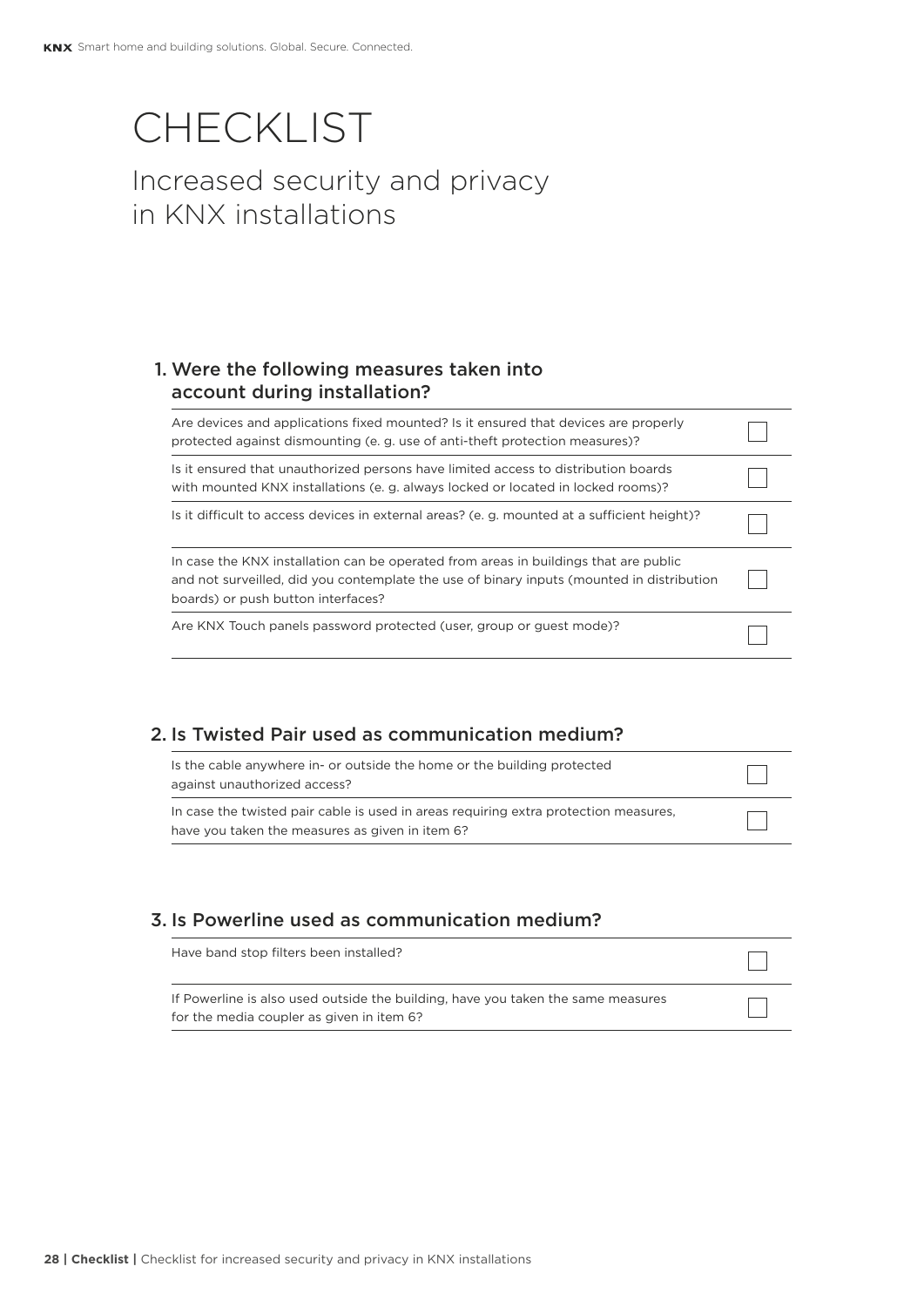## 4. Is IP used as communication medium?

| Have the network settings been documented and handed over to the home owner<br>or the LAN administrator?                                                                                                                                                                                                                                                                                                                |  |
|-------------------------------------------------------------------------------------------------------------------------------------------------------------------------------------------------------------------------------------------------------------------------------------------------------------------------------------------------------------------------------------------------------------------------|--|
| Have switches and routers been set in such a way that only known MAC addresses<br>are able to access the communication medium?                                                                                                                                                                                                                                                                                          |  |
| Is a separate LAN or WLAN network with own hardware used for KNX communication?                                                                                                                                                                                                                                                                                                                                         |  |
| Is access to the (KNX) IP networks limited to authorized persons via appropriate user<br>names and strong passwords?                                                                                                                                                                                                                                                                                                    |  |
| For KNX IP Multicast communication another IP address as the default address should be<br>used (normally 224.0.23.12). Was this IP multicast address changed?                                                                                                                                                                                                                                                           |  |
| Was the default SSID of the wireless access point changed? Was the periodic transmission<br>of the SSID after installation deactivated?                                                                                                                                                                                                                                                                                 |  |
| Have ports of routers for KNX been closed towards the internet and was the default gate-<br>way of the used KNXnet/IP router set to 0? Was the (W)LAN installation protected by an<br>appropriate firewall?<br>If internet access to a KNX installation is needed, check the possibility to implement:<br>1. Establishing a VPN connection to the Internet Router<br>2. Use of manufacturer specific KNX Object Servers |  |

## 5. Is Radio Frequency used as communication medium?

| Have you taken the same measures for the media coupler as given in item 6? |  |
|----------------------------------------------------------------------------|--|
| Does each RF domain have a different domain address?                       |  |

# 6. Have you used couplers in the installation?

| Were individual addresses of devices assigned according to their place in the topology?                                                              |  |
|------------------------------------------------------------------------------------------------------------------------------------------------------|--|
| Do you prevent via the setting of appropriate parameters in the couplers<br>that incorrect source addresses are not forwarded outside the line?      |  |
| Do you block Point-to-Point and Broadcast communication across couplers?                                                                             |  |
| Have the filter tables been loaded correctly and have settings been made<br>in such a way that filter tables are taken into account by the couplers? |  |
| Have you considered the measures as given under item 7 for the couplers?                                                                             |  |

#### 7. Have devices been locked against re-configuration?

If not, enter a BCU key<sup>1</sup> in the ETS Project.

#### 8. Do you use KNX Secure<sup>2</sup> devices?

For group communication that needs to be secured, use the foreseen authentication and encryption mechanisms of the device.

٦